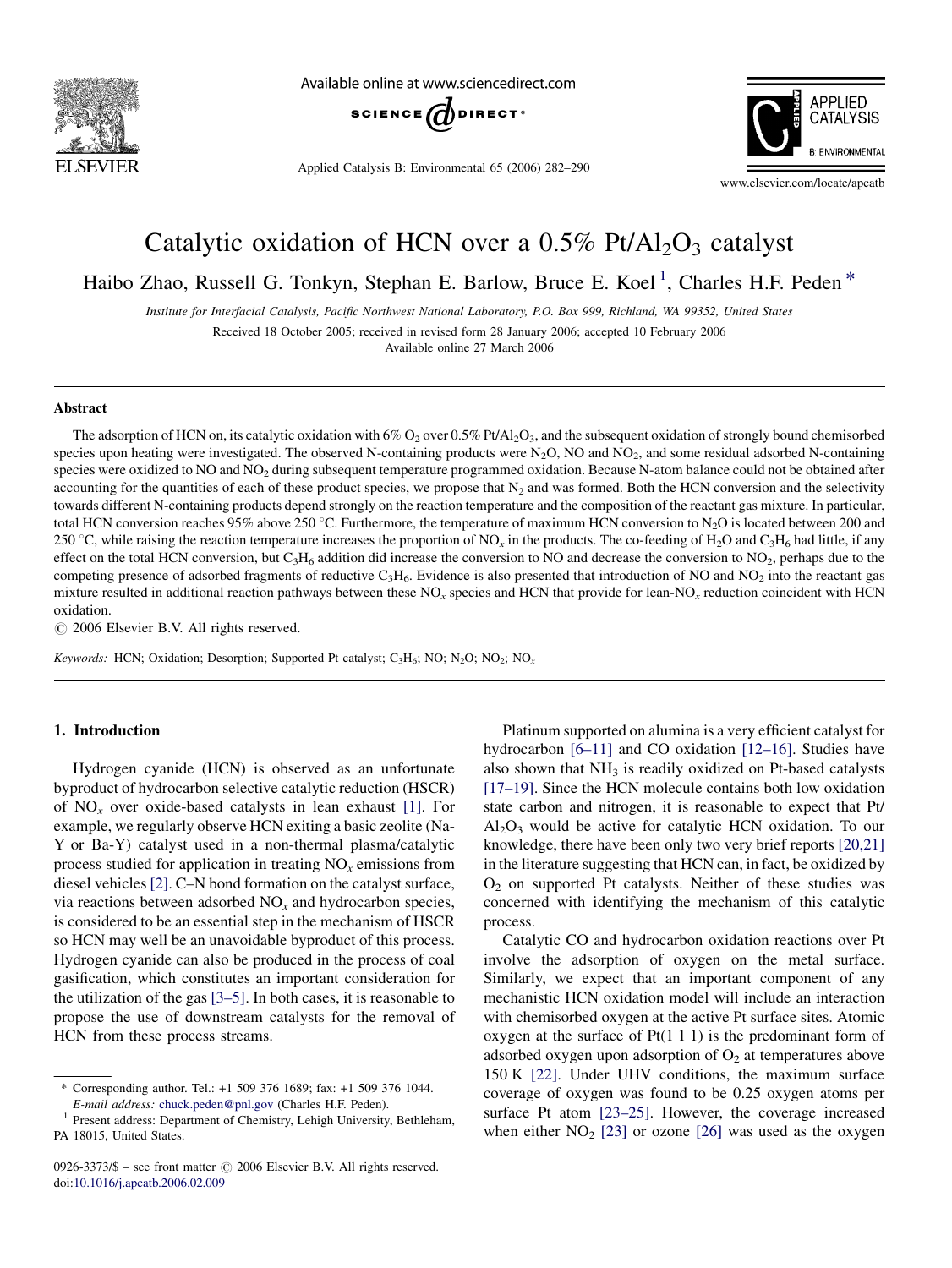atom source. Moreover, oxygen adsorption studies at atmospheric pressure show the formation of different platinum oxides [\[27,28\].](#page-8-0) The adsorbed O-atom on the platinum surface makes it an efficient oxidation catalyst useful even for the oxidation of soot [\[29\].](#page-8-0)

Yates and coworkers [\[30\]](#page-8-0) studied the adsorption of HCN on Pt(1 1 1) and Pt(1 1 2) single crystal surfaces, as well as the reaction of HCN with atomically adsorbed oxygen on these surfaces. HCN dissociation to H(ad) and CN(ad) is shown to be a facile process, leading to recombinative desorption products  $H_2$ , HCN and cyanogen  $(C_2N_2)$  during TPD. The presence of only these products suggests that no C–N bond breaking occurs under their experimental conditions. In fact,  $C_2N_2$  desorbs at relatively high temperatures ( $\sim 680 \text{ K}$ ) on Pt surfaces again suggesting substantial stability for CN(ad) [\[30a\].](#page-8-0) When coadsorbed with atomic oxygen, Yates and coworkers find the additional products  $H_2O$ , CO, CO<sub>2</sub>, and  $N_2$  on both surfaces while the Pt(1 1 2) surface also produces a small amount of NH3. The authors propose that HCN is oxidized through an isocyanate (NCO) intermediate as a pre-requisite for C–N bond breaking on the Pt surface.

An important issue for HCN oxidation is the product selectivity. Besides the more desirable products,  $CO<sub>2</sub>$ ,  $H<sub>2</sub>O$  and  $N_2$ ,  $N_2O$ ,  $NO_x$  and  $C_2N_2$  might also be expected to form. In UHV TPD studies, Yates and coworkers showed that the selectivity towards  $N_2$  over  $C_2N_2$  increases with oxygen atom coverage [\[30b\].](#page-8-0) However, the overwhelming excess of oxygen in diesel exhaust may lead to the regeneration of  $NO<sub>x</sub>$  (NO and NO2). This latter undesirable reaction pathway should be minimized by choosing the right reaction conditions.

In this paper, we report on the effect of reaction temperature on HCN conversion and selectivity to N-containing products over a supported platinum catalyst. To our knowledge, the present work represents the first detailed mechanistic study to be published concerning HCN oxidation over supported Pt catalysts. We find that at moderate temperatures (200–250  $\degree$ C), HCN oxidation leads to the formation of primarily the benign N-containing products,  $N_2$  and  $N_2O$ , while still higher temperatures result in the formation of undesirable  $NO<sub>x</sub>$  (NO and  $NO<sub>2</sub>$ ) species. Diesel exhaust, after passing through a nonthermal plasma and zeolite catalyst, is mainly composed of  $N_2$ ,  $O_2$ , and H<sub>2</sub>O. Small quantities of NO, NO<sub>2</sub>, hydrocarbon and HCN are also present at ppm levels. By co-feeding small concentrations of NO,  $H_2O$ , NO<sub>2</sub>, and propene  $(C_3H_6)$  with HCN, we studied their effects on the HCN oxidation reaction over Pt under quasi-realistic conditions. Importantly, HCN is shown to be oxidized by  $NO_x$  (NO and  $NO_2$ ) leading to the effective removal of both of the undesirable species from an exhaust stream. As background to this study, we measured the adsorption and reaction of these species, but only briefly describe the results for HCN adsorption in this paper.

## 2. Experimental

We used a commercially available platinum catalyst containing  $0.5\%$  Pt on  $Al_2O_3$  (Alfa). The catalyst was pretreated at 450 °C with 6%  $O_2$  (UHP, Air Liquide) for 3 h, then exposed to a flow of pure  $N_2$  overnight. All experiments were performed at a flow rate of 1 standard liter per minute (slm), with  $N_2$  as the balance gas. Mixtures of  $NO_2$  (0.55%), HCN (0.5%) and NO (0.5%) in  $N_2$  were purchased from Scott Specialty Gases. A mixture of  $N_2O$  (100 ppm) in  $N_2$  was supplied by Matheson, and  $C_3H_6$  (3.02%) in He was obtained from Air Liquide. Reactions were carried out in a quartz fixed bed reactor with an i.d. of 0.62 in. All experiments utilized 2.1 g of catalyst which had a volume of  $2 \text{ cm}^3$  when loaded into the reactor. The catalyst pellets were cylindrical extrudates 0.13 in. in length and 0.13 in. in diameter. The gas hourly space velocity (GHSV), which was determined from the standard flow rate of the gas over by the catalyst bed volume, was  $30,300 \text{ h}^{-1}$ .

The reactor was heated by a cylindrical ceramic fiber heater (WATLOW). Mass flow controllers were used to control and regulate the influent gases (MKS Type 1179 A and Tylan Model FC-260). A variable fraction of the nitrogen flow could be diverted to a water bubbler to adjust the relative humidity of the gas stream. The water concentration was measured by both the FTIR and a humidity transmitter (Vaisala HMP235) in the gas manifold. After the gas constituents were combined and mixed, a three-way valve directed the gas flow either through or around the catalyst reactor and into the FTIR for analysis. The experimental apparatus was very similar to that described by Yoon et al. in an earlier publication [\[31\].](#page-8-0)

The effluent gas was continuously analyzed by an FTIR spectrometer (Nicolet Magna IR 560, OMNIC QuantPad software) equipped with a heated 2 m multiple path gas cell and a liquid nitrogen cooled MCT detector. For each FTIR spectrum, 25 scans were collected at  $0.5 \text{ cm}^{-1}$  resolution. The concentrations of HCN, NO,  $N_2O$ , NO<sub>2</sub>, H<sub>2</sub>O, CO and CO<sub>2</sub> were quantified by applying a method developed in-house for the OMNIC QuantPad software after taking calibration spectra. Neither  $N_2$  nor  $C_2N_2$  could be detected in these experiments;  $N_2$ is not IR active and the detection limit for  $C_2N_2$  is estimated to be  $\sim$ 10 ppm. Thus, their combined concentrations were calculated from N atom balance, assuming all the missing N was converted to one of these two products. In the discussion, however, we will make some arguments about the possible distribution of these two products for a variety of experimental conditions.

A typical experiment proceeded in the following way. The desired gas mixture was fed through the bypass line for a time sufficient to achieve a constant gas composition measurement by FTIR. During this time, the catalyst was maintained at the initial reaction temperature in a static atmospheric pressure of  $N<sub>2</sub>$ . After stabilizing, the reactant gas mixture was switched to flow through the reactor and over the catalyst. A small drop in reactant concentration is expected for a short period of time as the reactor volume is flushed with the reactant gas mixture. Additionally, a small temperature rise in the catalyst bed was consistently observed due, in part, to changes in the thermal properties of the gas. Some of this increase may also be the result of the heat of adsorption/reaction but we were unable to separate these effects. For the HCN adsorption experiments, a 30 ppm HCN in  $N_2$  gas mixture was flowed over the catalyst bed, held at  $200 \degree C$ , for approximately 30 min while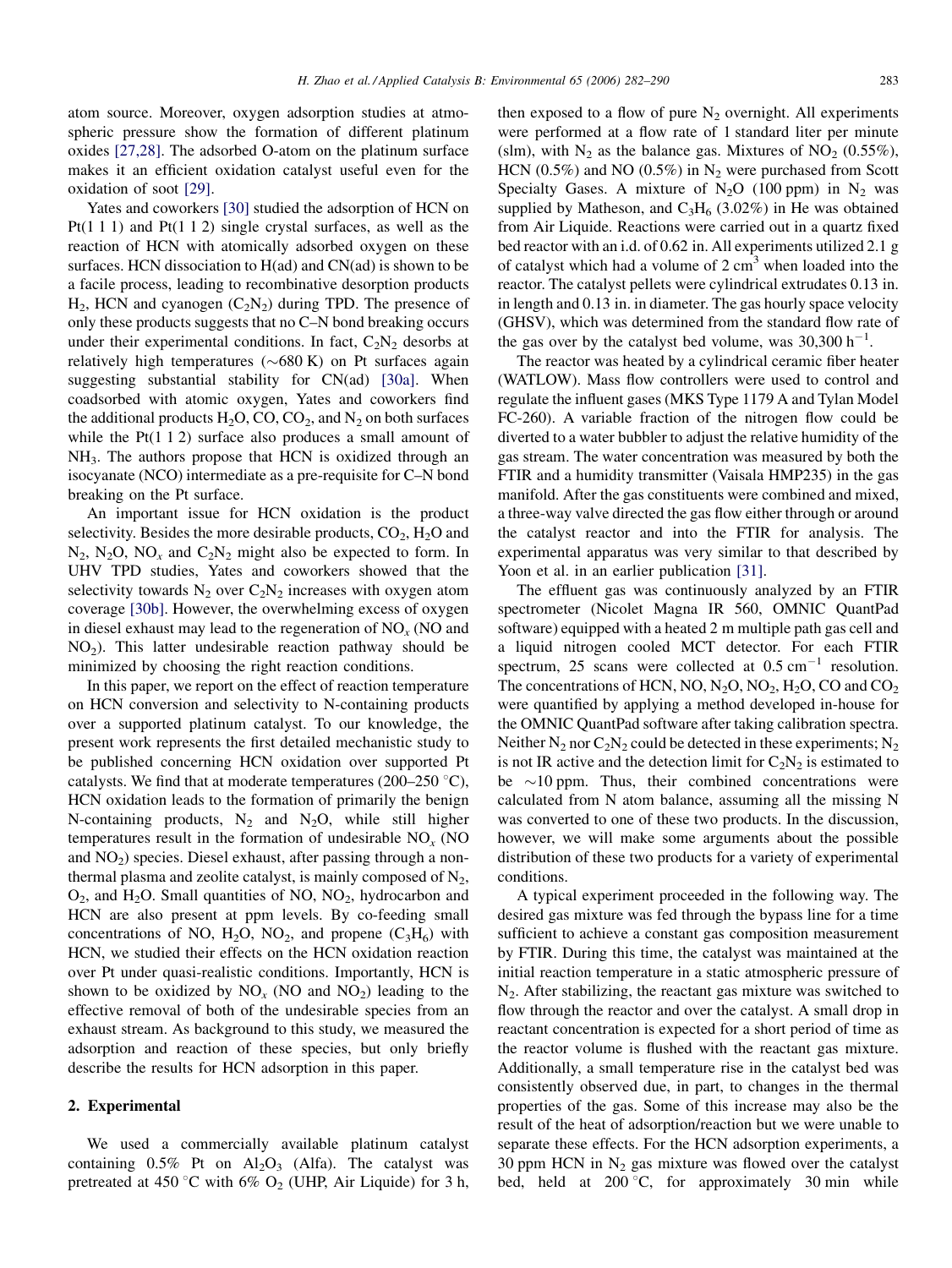<span id="page-2-0"></span>continuously monitoring the effluent by FTIR (we will refer to this period as the ''adsorption and reaction phase''). At this point, the gas mixture was again switched to a pure  $N_2$  flow. The catalyst temperature was subsequently increased in a monotonic fashion to  $\sim$ 400 °C (referred to here as the "temperature" programmed desorption (TPD) phase'') while the formation of additional N- and C-containing products, arising from strongly adsorbed species, were again monitored by FTIR. With the catalyst temperature held at  $\sim$ 400 °C, the N<sub>2</sub> flow was switched again to a 6%  $O_2$  in N<sub>2</sub> gas mixture at  $\sim$ 400 °C to ensure complete oxidation and removal of residual N- and Ccontaining species strongly adsorbed on the catalyst. Similar procedures were used for the catalytic HCN oxidation experiments. Notably, after exposure of the catalyst to the reactant gas mixture for 20–30 min (a period we will refer to in this case as the ''quasi-steady-state reaction'' phase), all reactants other than  $O_2$  were shut off. The 6%  $O_2$  in  $N_2$  mixture continued to flow over the catalyst while the temperature was increased in a monotonic fashion to  $\sim$ 420 °C (referred to here as the temperature programmed oxidation or ''TPO phase''). The formation of oxidized N- and C-containing products arising from strongly adsorbed species was monitored by FTIR.

## 3. Results and discussion

The results in this section begin with a discussion of HCN adsorption and desorption on  $0.5\%$  Pt/Al<sub>2</sub>O<sub>3</sub>. Then, we describe the reaction of HCN with oxygen at 210  $\degree$ C and our subsequent study of the temperature dependence of the product distribution. These sections are followed by our studies of the additional effects of water, propene and  $NO<sub>x</sub>$  on the rates and selectivity of HCN oxidation.

## 3.1. HCN adsorption and desorption on 0.5% Pt/Al<sub>2</sub>O<sub>3</sub>

Fig. 1 shows the results of a study of HCN adsorption and reaction with a  $0.5\%$  Pt/Al<sub>2</sub>O<sub>3</sub> catalyst at 200 °C. As shown in



Fig. 1. Adsorption of 30 ppm HCN on  $0.5\%$  Pt/Al<sub>2</sub>O<sub>3</sub> at 200 °C followed by temperature programmed desorption.

the figure, approximately half of HCN was still adsorbing and/ or reacting on the catalyst after  $\sim$ 30 min, while only a small amount of  $N<sub>2</sub>O$  appeared in the gas phase. We observed a small but significant quantity of  $CO<sub>2</sub>$  during the "adsorption and reaction phase", as well as the desorption of CO and  $CO<sub>2</sub>$ during the "TPD phase". In the absence of  $O_2$  in the feed, these products may form from reactions with residual O(ad) not removed by flowing  $N_2$  overnight over the catalyst at 450 °C. We cannot completely rule out the possibility that our gas feed is contaminated with a very small amount of oxygen, although gas purities are periodically checked with a mass spectrometer, FTIR, and/or the GC. Thus although unlikely we believe, this represents another possible source for residual oxygen.

During the ''TPD phase'' of the experiments, the observed desorption products included  $CO<sub>2</sub>$ , HCN, NH<sub>3</sub>, and CO, as shown in Fig. 1. For all of the HCN experiments, we expected that strongly bound atomic  $C(ad)$  and/or  $N(ad)$  species were plausible reaction products. As such, subsequent to the ''TPD phase'' of the experiments we again switched the gas from a pure N<sub>2</sub> flow to 6.1% O<sub>2</sub> in N<sub>2</sub> mixture at 420 °C. This led to a further evolution of NO,  $NO<sub>2</sub>$ , and  $CO<sub>2</sub>$  via oxidation of the residual N- and C-containing species. The  $CO<sub>2</sub>$  evolved at this time was in excess of the evolved  $NO<sub>x</sub>$ .

Via integration of the appropriate curves in Fig. 1, we determined that  $\sim$ 26 µmol HCN was lost in the 30-min "adsorption and reaction phase" with only a trace of  $N_2O$  out. The only other product in the adsorption stage other than HCN was  $CO<sub>2</sub>$ . As the temperature was raised in the "TPD phase", some HCN and NH<sub>3</sub> desorbed, but over the entire experiment only about 9  $\mu$ mol of N (approximately 4  $\mu$ mol of HCN, 2  $\mu$ mol of NH<sub>3</sub>, 2  $\mu$ mol of NO<sub>x</sub> (NO and NO<sub>2</sub>), and 1  $\mu$ mol of  $N_2$ O) were recovered. The most likely products that can account for this missing N are  $N_2(g)$  and  $C_2N_2$ , both of which are difficult (impossible for  $N_2$ ) to detect with FTIR. Whether either product forms continuously during the ''adsorption and reaction phase'' and/or during the ''TPD phase'' cannot be determined from these experiments. It is possible to distinguish between the two possible products  $(N_2 \text{ and/or})$  $C_2N_2$ ) that can explain the missing N, by accounting for the carbon that will also come from HCN. To repeat,  $\sim$ 26  $\mu$ mol of HCN were lost during the ''adsorption and reaction phase'' while only about 4  $\mu$ mol of HCN were recovered during the "TPD phase"; thus,  $\sim$ 22  $\mu$ mol of carbon need to be accounted for. Some of this missing carbon is recovered as  $CO$  and  $CO<sub>2</sub>$  at various stages of the experiment and some may be in the reaction product  $C_2N_2$  that we cannot measure. Integrating the CO and  $CO<sub>2</sub>$  curves in Fig. 1 over the course of the experiment yields a total of 30  $\mu$ mol, an amount that actually exceeds the amount of HCN lost. In fact, the error bar on the  $CO<sub>2</sub>$ measurement is somewhat higher than other species due to experimental difficulties in calibrating its FTIR spectrum. Despite this, the degree of carbon balance we obtain (again, actually more carbon in products than that lost by HCN removal), and the corresponding significant lack of nitrogen balance argues that there must be at least some  $N_2$  production as the formation of  $C_2N_2$  cannot adequately account for the missing nitrogen.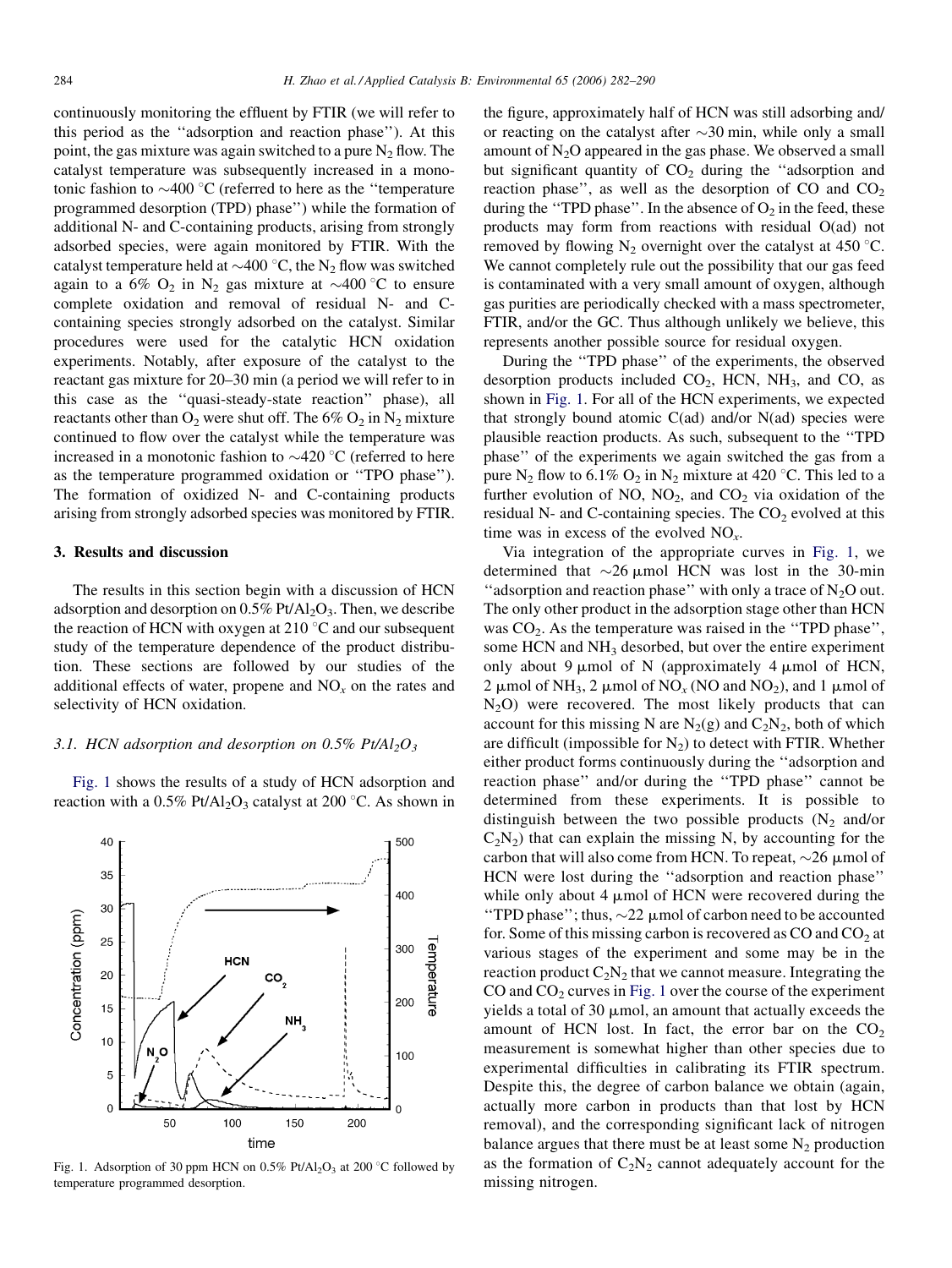<span id="page-3-0"></span>We ran a similar HCN adsorption/desorption experiment at 40  $\degree$ C, with very similar results. The only difference was a significant molecular HCN desorption centered at  $117 \degree C$ (390 K). This is well below the exhaust temperature of even small diesel engines, and hence probably is not an important species under practically relevant conditions. Interestingly, the HCN uptake in 30 min was again 26  $\mu$ mol. The similarity in the amount of HCN taken up at 40 and 200  $\degree$ C suggests that we have complete HCN dissociation on Pt in either case.

Under UHV conditions, HCN dissociates on Pt(1 1 1) [\[30a,30b,32,33\]](#page-8-0), Pt(1 1 0) [\[34,35\],](#page-8-0) Pt(1 1 2) [\[30a\]](#page-8-0) and polycrystalline Pt foils [\[36\]](#page-8-0) to give H(ad) and CN(ad) species that then recombinatively desorb during TPD to yield  $H_2(g)$ , HCN(g) and  $C_2N_2(g)$  without any C–N bond breaking. On Pt(1 1 1), an HCN desorption peak at 264 K was assigned to recombination of CN(ad) and H(ad) [\[33\].](#page-8-0) FTIR studies indicate that a C-NH<sub>2</sub> intermediate exists on Pt $(1\ 1\ 1)$  between 250 and 400 K [\[32,33\],](#page-8-0) which decomposes by the sequential loss of hydrogen between 400 and 450 K. This decomposition causes desorption of HNC or HCN. Levoguer and Nix [\[36\]](#page-8-0) proposed that the intermediate is more likely trans-HC:NH at 400 K when HCN was adsorbed on a polycrystalline Pt foil, and the decomposition of this intermediate gives the desorption of HCN at 400–500 K. Thus, the HCN desorption peak around 117  $\degree$ C observed in our HCN adsorption experiments performed at 40 °C could be from decomposition of  $CNH<sub>2</sub>$  or HC–NH intermediates.

Because of the observation of  $CO<sub>2</sub>$  and CO during the "adsorption and reaction" and "TPD" phases of the HCN experiments ([Fig. 1\)](#page-2-0), we consider the possible roles for residual O(ad) in the mechanism of HCN reactions with Pt. Yates and coworkers [\[30b\]](#page-8-0), in studies of the oxidation of HCN on Pt(1 1 1) and Pt(1 1 2) by coadsorption with  $O_2$ , observed HCN,  $C_2N_2$ , H<sub>2</sub>, CO, CO<sub>2</sub>, N<sub>2</sub> and NH<sub>3</sub> as desorption products in their experiments. An adsorbed isocyanate species, NCO(ad), has been proposed to be an intermediate in the oxidation of  $CN(ad)$  groups on  $Cu(1\ 1\ 1)$ [\[37\],](#page-8-0) Cu(1 1 0) [\[38\]](#page-8-0), Rh(1 1 1) [\[39\],](#page-8-0) Pt(1 1 1) and Pt(1 1 2) [\[30b\].](#page-8-0) Gorte et al. [\[40\]](#page-8-0) found that HNCO was unstable on Pt(1 1 1) above 250 K and desorbed as CO,  $N_2$ ,  $H_2$  and NH<sub>3</sub>. Yates and coworkers [\[30b\]](#page-8-0) proposed that the isocyanate species formed on both Pt(1 1 1) and Pt(1 1 2) at  $200-250$  K and quickly decomposed to CO(ad) and N(ad). Although we do not have direct evidence for a similar mechanism on Pt/  $Al<sub>2</sub>O<sub>3</sub>$ , an isocyanate adsorbed species seems to be a possible and perhaps likely intermediate in order to explain the production of carbon oxides in our experiments. Notably, the results obtained after switching to an  $O_2$ -containing gas mixture at  $\sim$ 400 °C suggest that C–N bond breaking has occurred to some extent. We observe that after introduction of the 6.1%  $O_2$  in  $N_2$  flow over the catalyst at 420 °C, desorption of  $CO<sub>2</sub>$  was much larger than desorption of detectable N-containing species. Thus, either the remaining CN(ad) is oxidized almost exclusively to  $CO<sub>2</sub>$  and N<sub>2</sub> or some CN(ad) species had already decomposed to  $C(ad) + N_2(g)$  before the  $O_2$  was introduced.

## 3.2. The reaction of HCN with  $O<sub>2</sub>$

We introduced 30 ppm of HCN and  $6\%$  O<sub>2</sub> into the reactor for  $\sim$ 30 min at 210 °C, at which point the HCN was shut off and the reactor temperature increased in a monotonic fashion to 425 °C. The FTIR-measured concentrations of HCN, NO, NO<sub>2</sub>,  $N_2O$ , and  $CO_2$  during this entire experiment (both "quasisteady-state'' and ''TPO'' phases) are shown in Fig. 2. Nearly constant concentrations of all of these species are obtained after  $\sim$ 30 min reaction during the "quasi-steady-state" phase. As such, we will use the species concentrations measured at this point of the reaction to indicate 'steady-state' activity. The HCN removal was excellent, with less than 3 ppm escaping the reactor. The observed products at the end of this ''quasi-steadystate'' phase of the experiment included 0.9 ppm NO, 0.7 ppm  $NO<sub>2</sub>$ , 6.7 ppm  $N<sub>2</sub>O$  as well as 20 ppm  $CO<sub>2</sub>$ .

Even after 30 min we did not obtain complete carbon balance. The sharp rise in the  $CO<sub>2</sub>$  signal towards steady state suggests a considerable amount of adsorption occurred. Similarly, a significant fraction of the reacting HCN cannot be accounted for by the measured amounts of nitrogen-containing products NO,  $NO<sub>2</sub>$  and  $N<sub>2</sub>O$  at the end of the end of the 30 min "quasisteady-state'' phase of the experiment. In particular, while  $\sim$ 27 ppm of HCN were missing at this point, only  $\sim$ 15 ppm  $(0.9 + 0.7 + [2 \times 6.7]$  ppm) of nitrogen atoms appeared in the observed products. Thus, the 'steady-state' amount of 'missing' nitrogen atoms after 30 min of reaction was 12 ppm. As noted above, both  $N_2$  and  $C_2N_2$  are possible nitrogen-containing products that cannot be measured in our experiments.

During the subsequent ''TPO'' phase of the experiment, additional amounts of NO,  $NO<sub>2</sub>$ ,  $N<sub>2</sub>O$ , and  $CO<sub>2</sub>$  were formed as



Fig. 2. 30 ppm HCN reaction with 6%  $O_2$  at 212 °C on 0.5% Pt/Al<sub>2</sub>O<sub>3</sub>. The reaction was carried out for 30 min, followed by removal of HCN from the reaction mixture and a subsequent temperature programmed oxidation. Reactant (HCN) and product concentrations, as measured by FTIR, are plotted.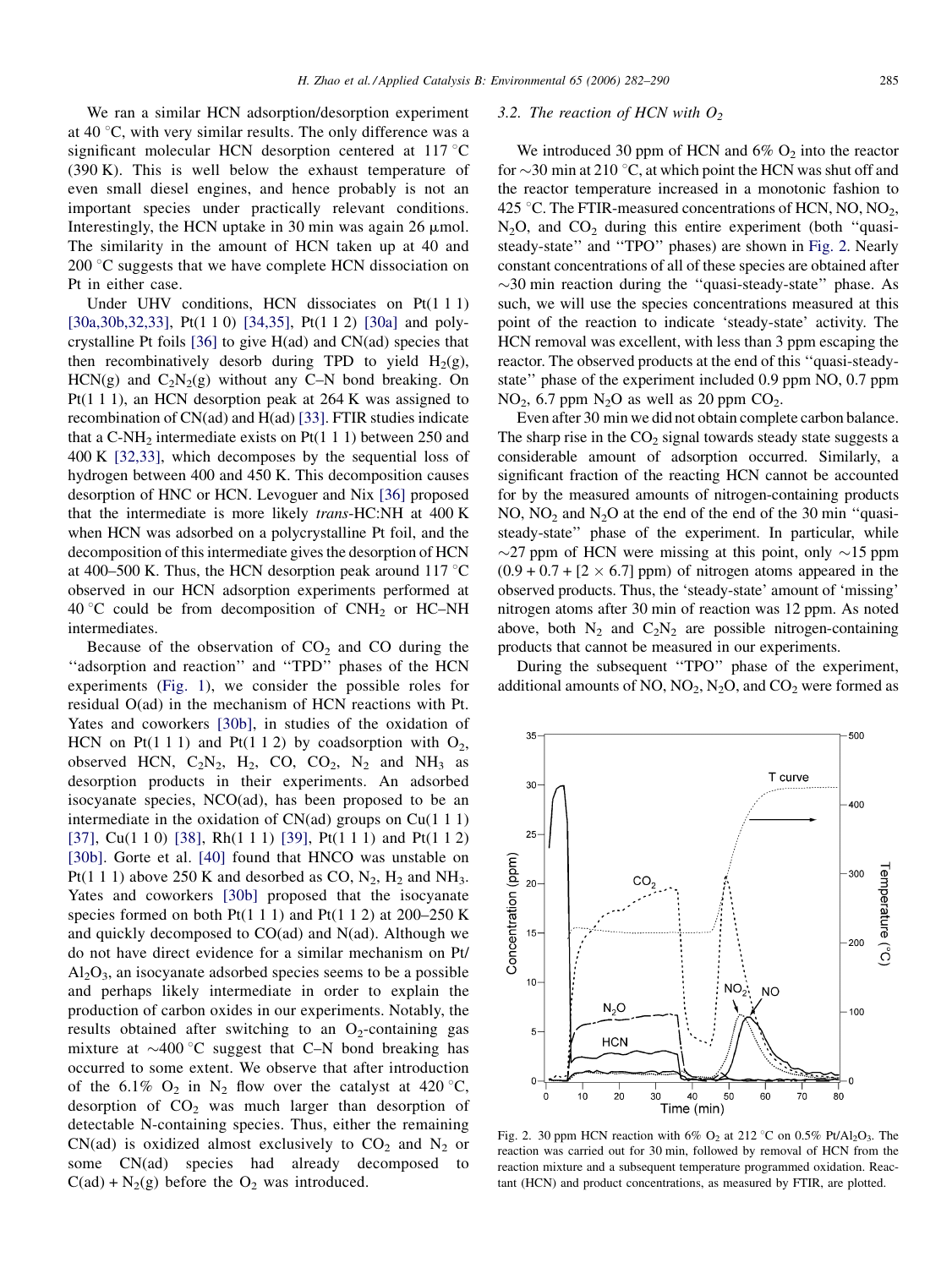<span id="page-4-0"></span>a result of oxidation of residual N- and C-containing species. The desorption peaks for the  $NO_x$  products,  $NO$ ,  $NO_2$  and  $N_2O$ , were found at 388, 360, and 257  $\degree$ C, respectively. In our other experiments (not shown here), we observed that, while  $N_2O$  did not adsorb at all at temperatures above  $150\textdegree C$ , the adsorption of NO and NO<sub>2</sub> on  $0.5\%$  Pt/Al<sub>2</sub>O<sub>3</sub> led to molecular desorption of these species at  $\sim$ 340 and  $\sim$ 300 °C, respectively. These latter temperatures are somewhat to considerably lower than those obtained in the HCN oxidation experiments shown in [Fig. 2](#page-3-0). Thus, the  $NO<sub>x</sub>$  species observed in the "TPO phase" most likely arise from the oxidation of adsorbed N-containing species produced by HCN dissociation on the  $Pt/Al_2O_3$ . As will be discussed below, CN(ad) or NCO(ad) likely accounts for most if not all of the residual nitrogen and carbon species giving rise to products during the ''TPO phase''. Over the course of the entire experiment we obtained excellent carbon balance, but a noticeable nitrogen deficit remained. The excellent carbon balance suggests that  $C_2N_2$  cannot be a significant gas phase product in our experiments. The noticeable nitrogen deficit most likely indicates  $N_2$  formation, although we cannot say from our data whether this occurred at  $200 \degree C$  during "quasi-steady-state" or during the "TPO phase''.

It is reasonable to presume that many of the elementary steps leading to  $N_2$  and  $N_2O$  formation during the "quasisteady-state'' oxidation of HCN studied here would be similar to those proposed for HSCR of  $NO<sub>x</sub>$  over Pt catalysts. In the latter process, adsorbed N-atoms, N(ad), are the most likely reaction intermediate leading to the formation of reduced Ncontaining products  $[41]$ .  $HCN(g)$  can be expected to dissociatively adsorb on Pt forming H(ad) and CN(ad); however, direct  $CN(ad)$  decomposition to  $C(ad)$  and  $N(ad)$  is unlikely [\[30a\].](#page-8-0) Rather, N(ad) formation has been proposed to arise from decomposition of an intermediate NCO(ad) species, itself formed by reaction of CN(ad) and O(ad) [\[30b\].](#page-8-0) Molecular  $N_2$  formation then arises from recombinative desorption of  $N(ad)$ , while  $N(ad)$  and  $H(ad)$  can also be oxidized by  $O(ad)$  to NO,  $NO<sub>2</sub>$ , and H<sub>2</sub>O. The production of N<sub>2</sub>O can then be accounted for by a reaction between NO(ad) and N(ad). Besides N(ad), dissociation of the proposed NCO(ad) intermediate also produces  $CO(ad)$ . Because  $CO<sub>2</sub>$  is the only gas-phase carbon-containing product observed here, this  $CO(ad)$  must all be oxidized to  $CO<sub>2</sub>$  by  $O(ad)$ . The mechanisms just proposed can be summarized with following elementary reactions:

$$
O_2(g) \to 2O(ad) \tag{1}
$$

$$
HCN(g) \to H(ad) + CN(ad)
$$
 (2)

$$
CN(ad) + O(ad) \rightarrow NCO(ad) \tag{3}
$$

$$
NCO(ad) \to N(ad) + CO(ad) \tag{4}
$$

$$
N(ad) + N(ad) \to N_2(g) \tag{5}
$$

$$
N(ad) + O(ad) \to NO(ad) \tag{6}
$$

$$
N(ad) + NO(ad) \to N_2O(g) \tag{7}
$$

$$
NO(ad) \to NO(g) \tag{8}
$$

$$
NO(ad) + O(ad) \rightarrow NO_2(g)
$$
 (9)

$$
CO(ad) + O(ad) \rightarrow CO2(g)
$$
 (10)

As noted above, some residual nitrogen and carbon containing specie(s) were present after 'steady-state' reaction, and they were oxidized in the ''TPO phase'' of the experiments to NO,  $NO_2$ ,  $N_2O$ , and  $CO_2$ . It is also possible that some additional  $N<sub>2</sub>$  was formed during this period as well. We believe that this residual nitrogen and carbon arises from CN(ad) or NCO (ad). This follows from the fact that CN is strongly adsorbed on Pt and NCO(ad) can migrate to the  $Al_2O_3$  surface even though it is not stable on Pt sites [\[30\]](#page-8-0).

The numerous elementary reactions described in Eqs. (1)– (10) are essentially the same as those previously proposed by Yates and coworkers [\[30b\]](#page-8-0) from their UHV studies of HCN oxidation on single crystal Pt surfaces. Their rates are all expected to have varying sensitivities to temperature (varying activation energies) thereby affecting the selectivity of HCN oxidation as discussed next.

## 3.3. The rate and selectivity of the HCN +  $O_2$  reaction versus temperature

With experimental procedures identical to those used to obtain the data shown in [Fig. 2,](#page-3-0) HCN +  $O_2$  reactions were run at a variety of temperatures between 150 and 300  $^{\circ}$ C. Fig. 3 shows the total HCN conversion and the relative amounts of various N-containing products versus temperature measured at the end of (i.e.,  $\sim$ 30 min into) the "quasi-steady-state" phase of the experiments. The latter values are plotted as the percentage of the initial HCN molecules present in the reactant feed converted to the products  $N_2O$ ,  $NO_2$ ,  $NO$  and  $N_2$ . As above, since  $CN(ad)$ and NCO(ad) both lead to an equivalent amount of 'missing' carbon and nitrogen atoms,  $N_2$  is estimated to achieve Nbalance by calculating the difference between the 'missing' nitrogen and 'missing' carbon atoms during the ''quasi-steadystate'' phase.



Fig. 3. HCN conversions to different N-containing products vs. reaction temperature when 30 ppm HCN reacts with 6%  $O_2$  on 0.5% Pt/Al<sub>2</sub>O<sub>3</sub>.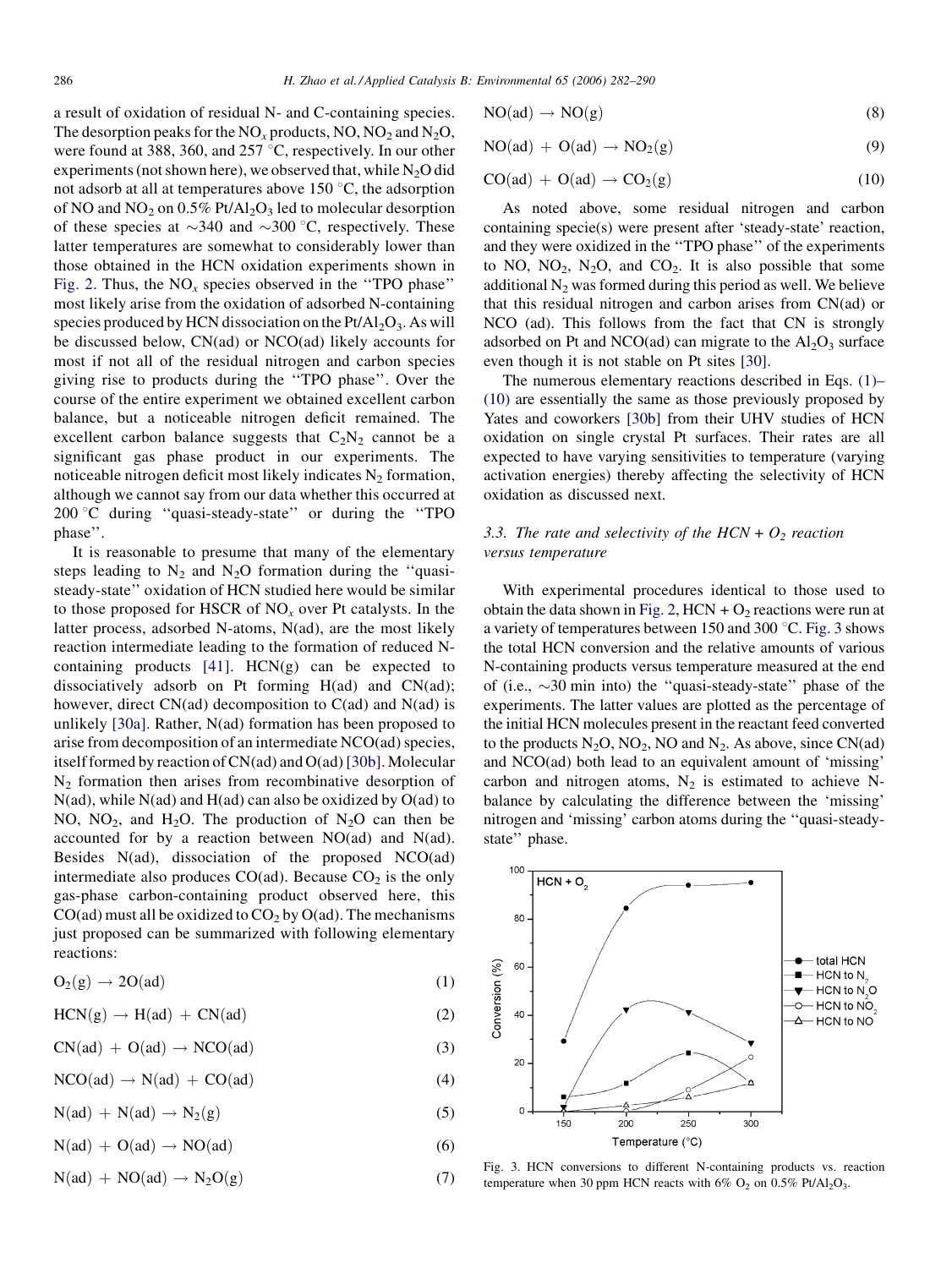From the results shown in [Fig. 3](#page-4-0), the following important observations on the temperature dependence of the product selectivity of the HCN oxidation reaction over  $0.5\%$  Pt/Al<sub>2</sub>O<sub>3</sub> can be made. (i) As the temperature was increased the total conversion of HCN markedly increased to more than 95% at or above 250  $\degree$ C. We suspect the apparent upper limit to HCN conversion is due to a small fraction of the gas that avoids contact with the catalyst and hence remains untreated. (ii) No conversion to N<sub>2</sub>O, NO, and NO<sub>2</sub> was observed at 150 °C implying that selectivity to  $N_2$  was 100% at this temperature. (iii) The selectivity for the most undesirable N-containing species,  $NO$  and  $NO<sub>2</sub>$ , only became significant at temperatures of 250 °C, and the  $NO<sub>x</sub>$  selectivity increased at still higher temperatures. (iv) The selectivity for  $N_2O$  increased dramatically from 150 to 200  $\degree$ C, reached a maximum at 250  $\degree$ C, and then decreased at higher temperature. (v) The selectivity for  $N_2$ formation has a similar relationship with temperature as that of  $N_2O$ .

The oxidation of HCN is exothermic, and the various possible overall processes are summarized as follows:

$$
HCN + \frac{5}{4}O_2 \rightarrow \frac{1}{2}H_2O + CO_2 + \frac{1}{2}N_2, \quad \Delta G^\circ = -633.5 \,\text{kJ}
$$
\n(11)

$$
HCN + \frac{3}{2}O_2 \rightarrow \frac{1}{2}H_2O + CO_2 + \frac{1}{2}N_2O, \quad \Delta G^\circ = -581.5 \,\text{kJ}
$$
\n(12)

$$
HCN + \frac{7}{4}O_2 \rightarrow \frac{1}{2}H_2O + CO_2 + NO, \quad \Delta G^{\circ} = -590 \,\text{kJ} \tag{13}
$$

$$
HCN + {}^{9}_{4}O_{2} \rightarrow {}^{1}_{2}H_{2}O + CO_{2} + NO_{2}, \quad \Delta G^{\circ} = -607.5 \,\text{kJ}
$$
\n(14)

All the above reactions are thermodynamically favorable under our reaction conditions and, indeed, we observe three of the reaction products and infer the fourth. The considerable excess of oxygen in principle favors the  $NO<sub>x</sub>$  forming reactions; however, these were not typically dominant. Rather, as alluded to above, the selectivity towards the reduced N-containing products,  $N_2$  and  $N_2O$ , originates from the different kinetic barriers for the elementary surface reactions (Eqs.  $(1)$ – $(10)$ ) that comprise the overall processes (Eqs.  $(11)–(14)$ ) that lead to the various products.

The most likely explanation for the specific changes in selectivity towards  $NO<sub>x</sub>$  (NO and  $NO<sub>2</sub>$ ) at higher temperatures is that the results reflect an increasing ''steady-state'' concentration of  $O(ad)$  due to an activated  $O_2$  dissociation reaction that is fairly sluggish at low  $(<250 \degree C)$  temperatures. If the  $NO + O \rightarrow NO_2$  reaction is faster than  $N + NO \rightarrow N_2O$ , then an increase in O(ads) would result in increased  $NO<sub>2</sub>$ production at the expense of  $N_2O$ . Alternatively the NO(a $d$ ) + O(ad) reaction itself may be the most highly activated of the surface oxidation reactions (i.e., higher than the H(ad) and C(ad) oxidation reactions) and, thus, become more prominent at higher reaction temperatures. In either case, the increase in NO(g) can be explained by an increase in the NO desorption rate relative to the  $N + NO$  reaction.

#### 3.4. The effect of H<sub>2</sub>O or  $C_3H_6$  on the oxidation of HCN

Other oxidants and reductants, in the form of water and residual hydrocarbons, will be present in diesel engine exhaust. In fact, when the HSCR of  $NO<sub>x</sub>$  technology is applied, hydrocarbons may have to be added to obtain sufficient levels of  $NO<sub>x</sub>$  reduction. We studied the effect of separate addition of water or hydrocarbon on the overall rate and selectivity of the HCN oxidation reaction over the supported Pt catalyst. To simulate exhaust hydrocarbons in diesel engine exhaust, we followed the accepted practice of using propylene  $(C_3H_6)$ .

Again with experimental procedures identical to those used to obtain the data shown in [Fig. 2](#page-3-0), Fig. 4 shows the HCN conversion to different N-containing products in the presence of 3550 ppm  $H_2O$ . As before,  $N_2$  production is estimated in order to obtain N-atom balance by calculating the difference between the 'missing' nitrogen and 'missing' carbon atoms at the end of the ''quasi-steady-state'' phase. A comparison of [Figs. 3 and 4](#page-4-0) suggests that co-feeding  $H_2O$  has essentially no effect on the HCN conversion or the selectivity to  $N_2O$ , NO, and  $NO_2$  under the reaction conditions studied here. Co-feeding water has a small positive effect on the HCN conversion to  $N_2$ , which lowers the reaction temperature for maximum HCN conversion.

[Fig. 5](#page-6-0) shows the HCN conversion and the selectivities to different N-containing products for HCN  $(30 \text{ ppm}) + \text{O}_2$  $(6\%) + C_3H_6$  (250 ppm) reactions run at a variety of temperatures between 150 and 300 $^{\circ}$ C. The HCN conversion to  $N_2$  is not plotted due to the large carbon source from  $C_3H_6$ , which caused a problem in calculating the 'missing' carbon accurately. As with co-feeding  $H_2O$ , the addition of 250 ppm  $C_3H_6$  has little, if any, effect on the total conversion of HCN. However, this comparison does show a fairly significant effect of  $C_3H_6$  addition on the selectivity of the HCN oxidation reaction towards NO production at high temperatures with a corresponding drop in  $NO<sub>2</sub>$  production. Within the mechanism proposed above in Eqs.  $(1)$ – $(10)$ , it is clear that the presence of adsorbed hydrocarbon could have an effect on a number of the



Fig. 4. HCN conversions to different N-containing products vs. reaction temperature when 30 ppm HCN reacts with  $6\%$  O<sub>2</sub> on 0.5% Pt/Al<sub>2</sub>O<sub>3</sub> in the presence of 3550 ppm  $H<sub>2</sub>O$  in the influent.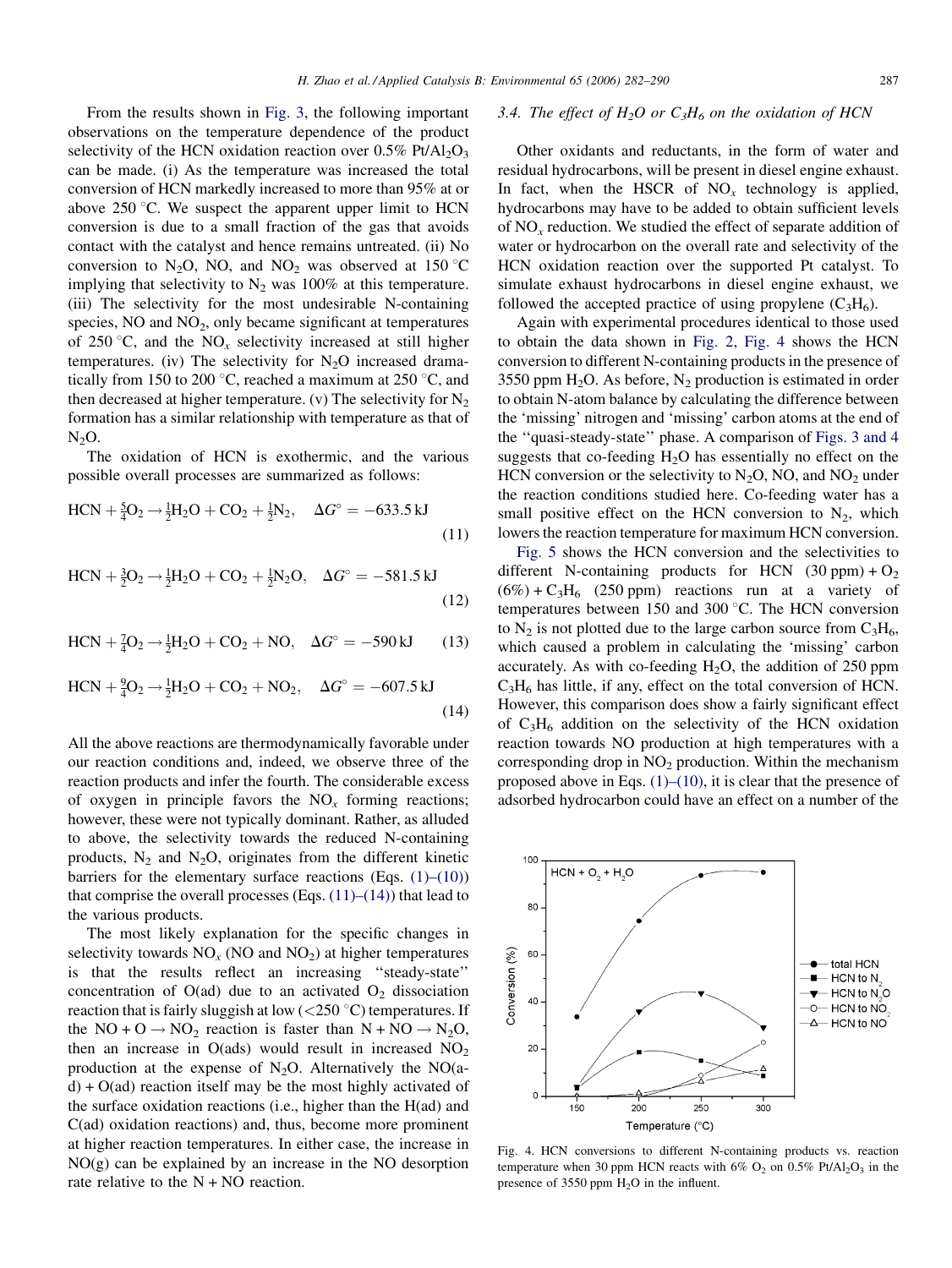<span id="page-6-0"></span>

Fig. 5. HCN conversions to different N-containing products vs. reaction temperature when 30 ppm HCN reacts with 6%  $O_2$  on 0.5% Pt/Al<sub>2</sub>O<sub>3</sub> in the presence of 250 ppm  $C_3H_6$  in the influent.

elementary reactions. For example, a relatively simple rationalization of this change in selectivity would be that  $C_3H_6$  suppresses the oxidation of NO to NO<sub>2</sub> by scavenging Oatoms from the surface.

## 3.5. The effect of  $NO<sub>x</sub>$  on the oxidation of HCN

Residual  $NO<sub>x</sub>$  (NO and  $NO<sub>2</sub>$ ) will also be present following upstream lean- $NO<sub>x</sub>$  catalysis. Because Pt is itself a good catalyst for hydrocarbon SCR, it is reasonable to wonder whether the synergistic removal of both HCN and  $NO<sub>x</sub>$  is possible with a downstream Pt catalyst. For this reason we studied the effect of separate addition of NO or  $NO<sub>2</sub>$  to the HCN oxidation gas mixture. In particular, Fig. 6 shows the total HCN conversion obtained after  $\sim$ 30 min reaction using a 30 ppm of HCN and  $6\%$  O<sub>2</sub> in N<sub>2</sub> gas mixture with either an additional 35 ppm NO or 32 ppm  $NO<sub>2</sub>$ . In both cases, HCN conversion is moderately enhanced at a  $150^{\circ}$ C reaction temperature, while at higher temperatures neither  $NO<sub>x</sub>$ species had an appreciable effect. Another notable difference was a small but significant amount of  $N_2O$  production at the lowest reaction temperature studied here. Thus, the presence of NO<sub>x</sub> enhances the rate of HCN oxidation at 150 °C, implying that  $NO<sub>x</sub>$  reduction is also occurring. In our other experiments (not shown), we observed that both  $NO$  and  $NO<sub>2</sub>$ react with HCN in the absence of oxygen to form  $N_2O$  and  $N_2$ . This can be viewed as the Pt/Al<sub>2</sub>O<sub>3</sub> acting as a lean-NO<sub>x</sub> catalyst by utilizing HCN as the reductant.

Determining HCN conversion to different N-containing products, as was done in [Figs. 3–5,](#page-4-0) is problematic. For example, it is difficult to determine whether an N-atom in any  $N_2$ ,  $N_2O$ ,  $NO$ , or  $NO<sub>2</sub>$  exiting the reactor came from the HCN or the reactant  $NO<sub>x</sub>$  species. Rather, we again present here raw data plots showing concentrations of all measured reactants and products at a particular reaction temperature as a function of time (similar to [Fig. 2\)](#page-3-0). For these, we choose to show the results obtained at a 200 $\degree$ C reaction temperature because this represents a near-optimum temperature for lean-NO<sub>x</sub> SCR on Pt and is also a practically reasonable exhaust temperature in a light-duty diesel vehicle.

Figs. 7 and 8 show FTIR-measured concentrations of HCN, NO,  $NO<sub>2</sub>$ ,  $NO<sub>x</sub>$  (NO + NO<sub>2</sub>), N<sub>2</sub>O, and CO<sub>2</sub> obtained as a function of time for a 200  $\degree$ C reaction of 30 ppm of HCN and  $6\%$  O<sub>2</sub> in N<sub>2</sub> with an additional amount of either 35 ppm NO or 32 ppm  $NO<sub>2</sub>$ , respectively. In both cases, HCN concentrations drop from their initial value of  $\sim$ 30 ppm to less than 5 ppm. The % HCN removed at a 30 min reaction time is what is plotted in Fig. 6. What is also notable in Figs. 7 and 8 is that total  $NO_x (NO + NO_2)$  levels drop as well, even though we have shown above that  $NO<sub>x</sub>$  can be produced by Pt-catalyzed HCN oxidation. NO<sub>x</sub> reduction levels at 200 °C, calculated



Fig. 6. HCN conversions vs. reaction temperature when 30 ppm HCN reacts with 6%  $O_2$  on 0.5% Pt/Al<sub>2</sub> $O_3$  in the presence of either 35 ppm NO or 32 ppm  $NO<sub>2</sub>$  in the influent.



Fig. 7. 30 ppm HCN reaction with 6%  $O_2$  and 35 ppm NO at 200 °C on 0.5% Pt/Al<sub>2</sub>O<sub>3</sub>. Reactant (HCN and NO) and product concentrations, as measured by FTIR, are plotted.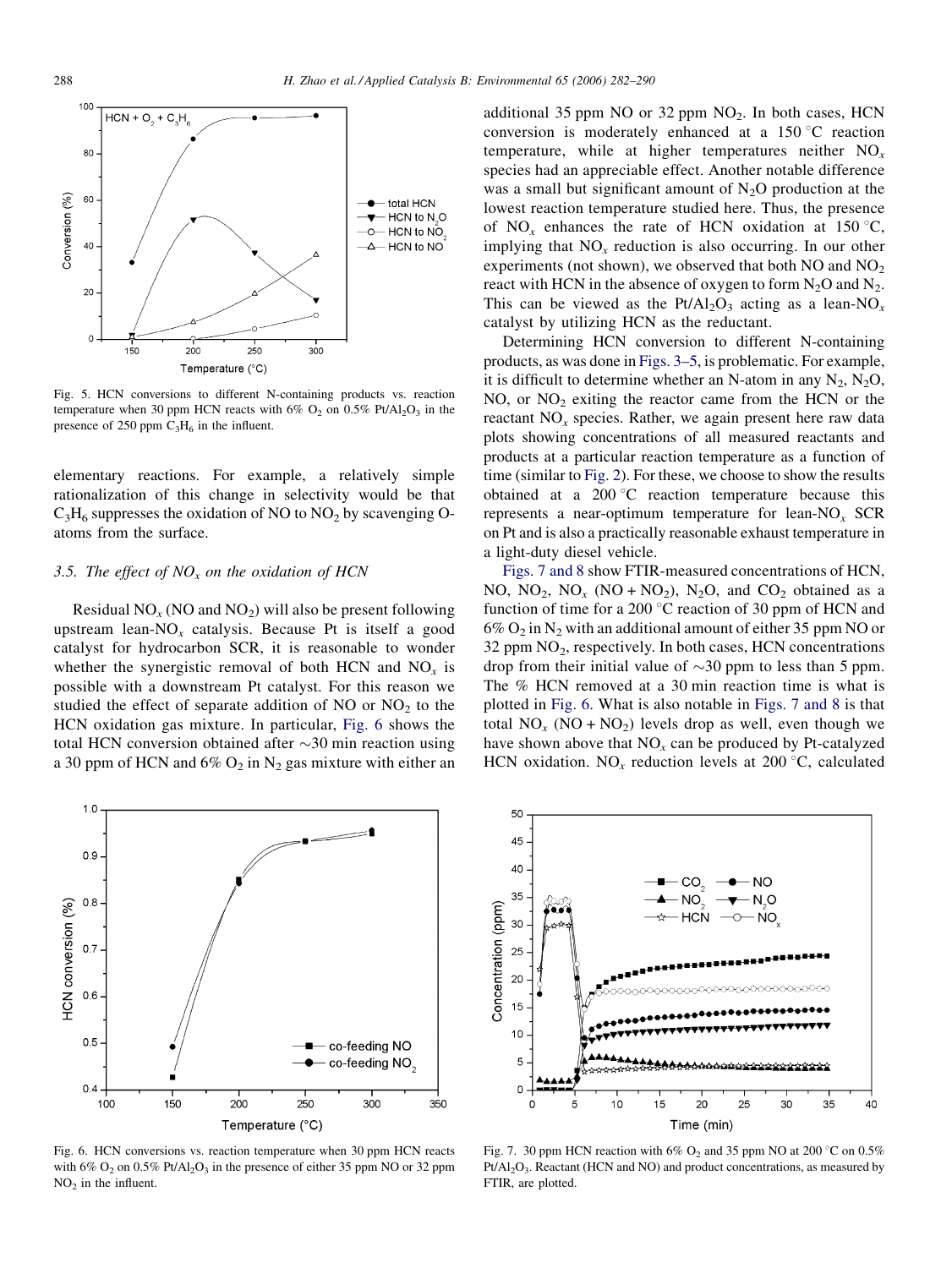<span id="page-7-0"></span>

Fig. 8. 30 ppm HCN reaction with 6%  $O_2$  and 32 ppm NO<sub>2</sub> at 200 °C on 0.5%  $Pt/Al_2O_3$ . Reactant (HCN and NO<sub>2</sub>) and product concentrations, as measured by FTIR, are plotted.

from the data in [Figs. 7 and 8](#page-6-0), are  $\sim$  49% and 42% for NO and  $NO<sub>2</sub>$  in the reactant gas mixture, respectively. In comparing [Figs. 7 and 8](#page-6-0) with [Fig. 2](#page-3-0), it is evident that the absolute amount of N<sub>2</sub>O produced during the reaction in the presence of NO<sub>x</sub> is higher. Similarly, if we again assume that all missing nitrogen (from both HCN and  $NO<sub>x</sub>$ ) in [Figs. 7 and 8](#page-6-0) are due to produced  $N_2$ , its absolute quantity has increased relative to HCN oxidation by  $O_2$  alone.

## 4. Summary

The adsorption of HCN at  $200\degree C$  almost certainly led to immediate dissociation into H(ad) and CN(ad). A small molecular HCN desorption peak at  $265^{\circ}$ C only accounted for a very small fraction of the HCN adsorbed. Residual strongly bonded O(ad) species promoted the decomposition of CN(ad) in the  $270-420$  °C temperature range. Reactions between surface species lead to the desorption of  $CO$ ,  $CO<sub>2</sub>$ ,  $HCN$  and  $NH<sub>3</sub>$  in that temperature range. These species indicate the presence of  $N(ad)$ ,  $H(ad)$ ,  $CO(ad)$ ,  $O(ad)$ , and possibly  $C(ad)$ . In order to complete the nitrogen balance we assume a modest amount of  $N_2$  was formed.

The oxidation of HCN by  $O_2$  on Pt/Al<sub>2</sub>O<sub>3</sub> produces N<sub>2</sub>, N<sub>2</sub>O<sub>2</sub> NO,  $NO<sub>2</sub>$ ,  $CO<sub>2</sub>$ , and  $H<sub>2</sub>O$ . Other reduced species, such as CO and NH3, were not observed in the highly oxidizing conditions used in our studies described here. While we cannot rule out formation of  $C_2N_2$  due to lack of analytical sensitivity to this species, we argue that it is not a significant reaction product in these experiments because we do, in fact, achieve a good carbon balance. Even in the presence of excess oxygen, the strongly bound reaction intermediate CN(ad) is fully oxidized only above  $400^{\circ}$ C. The selectivity to different N-containing products depends significantly on the reaction temperature and on the composition of the reactant gas mixture. For simple  $HCN + O_2$  in N<sub>2</sub> reaction at 150 °C, the only N-containing

product is  $N_2$ , although the total HCN conversion is very low due to the accumulation of CN(ad) and perhaps other strongly bound species. The reaction pathway to  $N_2O$  becomes significant when the catalyst temperature is raised to  $200^{\circ}$ C. Raising the reaction temperature further to  $250^{\circ}$ C and above leads to the appearance of  $NO<sub>x</sub>$  species (NO and  $NO<sub>2</sub>$ ) as reaction products.

We also investigated the effect that other minor components in diesel exhaust might have on the oxidation of HCN over Pt/  $Al_2O_3$ . While addition of water or propylene  $(C_3H_6)$  had no effect on the total HCN conversion over the temperature range (150–300 °C) studied here, adding  $C_3H_6$  noticeably increased the NO component of the total  $NO<sub>x</sub>$ , perhaps due to competition for the available O-atoms on the Pt surface. Adding NO or  $NO<sub>2</sub>$ provided a small increase of the overall HCN destruction at very low  $(<200 \degree C)$  temperatures. We also observed moderate  $NO<sub>x</sub>$  conversion to  $N<sub>2</sub>$  and  $N<sub>2</sub>O$ , similar to those observed for catalytic hydrocarbon lean- $NO<sub>x</sub>$  reduction over platinum.

## Acknowledgements

The authors wish to thank Dr. Janos Szanyi and Dr. Ja Hun Kwak for helpful and informative discussions. Acknowledgment is made to the U.S. Department of Energy, Office of Energy Efficiency and Renewable Energy, FreedomCAR and Vehicle Technologies (DOE/OFCVT) for support of this program. The work was performed as part of a CRADA with the USCAR Low Emissions Technologies Research and Development Partnership (LEP), Pacific Northwest National Laboratory (PNNL) and DOE/OFCVT. The research described in this paper was performed at the Environmental Molecular Science Laboratory, a national scientific user facility located at PNNL. PNNL is operated for the U.S. DOE by Battelle Memorial Institute under Contract No. DEAC0676RLO1831. B.E. Koel acknowledges support of the Department of Energy, Office of Basic Energy Sciences, Chemical Sciences Division.

## References

- [1] F. Radke, R.A. Köppel, A. Baiker, Catal. Today 26 (1995) 159.
- [2] R.G. Tonkyn, S.E. Barlow, J.W. Hoard, Appl. Catal. B 40 (2003) 207.
- [3] J.R. Highsmith, N.R. Soelberg, P.O. Hedman, L.D. Smoot, A.U. Blackham, Fuel 64 (1985) 782.
- [4] K.M. Nichols, P.O. Hedman, L.D. Smoot, Fuel 66 (1987) 1257.
- [5] K. Leppälahti, T. Koljonen, Fuel Process. Technol. 43 (1995) 1.
- [6] B. Silberova, R. Burch, A. Goguet, C. Hardacre, A. Holmen, J. Catal. 219 (2003) 206.
- [7] D.J. Fullerton, A.V.K. Westwood, R. Brydson, M.V. Twigg, J.M. Jones, Catal. Today 81 (2003) 659.
- [8] S. Ordóñez, L. Bello, H. Sastre, R. Rosal, F.V. Díez, Appl. Catal. B 38 (2002) 139.
- [9] P. Pantu, G.R. Gavalas, Appl. Catal. A 223 (2002) 253.
- [10] A.A. Klinghoffer, R.L. Cerro, M.A. Abraham, Catal. Today 40 (1998) 59.
- [11] A. Beretta, L. Piovesan, P. Forzatti, J. Catal. 184 (1999) 455.
- [12] A. Bourane, D. Bianchi, J. Catal. 209 (2002) 114.
- [13] A. Bourane, D. Bianchi, J. Catal. 209 (2002) 126.
- [14] C. Serre, F. Garin, G. Belot, G. Maire, J. Catal. 141 (1993) 1.
- [15] B.E. Nieuwenhuys, A. Van Aalst, Y.J. Mergler, J. Van Delft, Appl. Catal. B 10 (1996) 245.